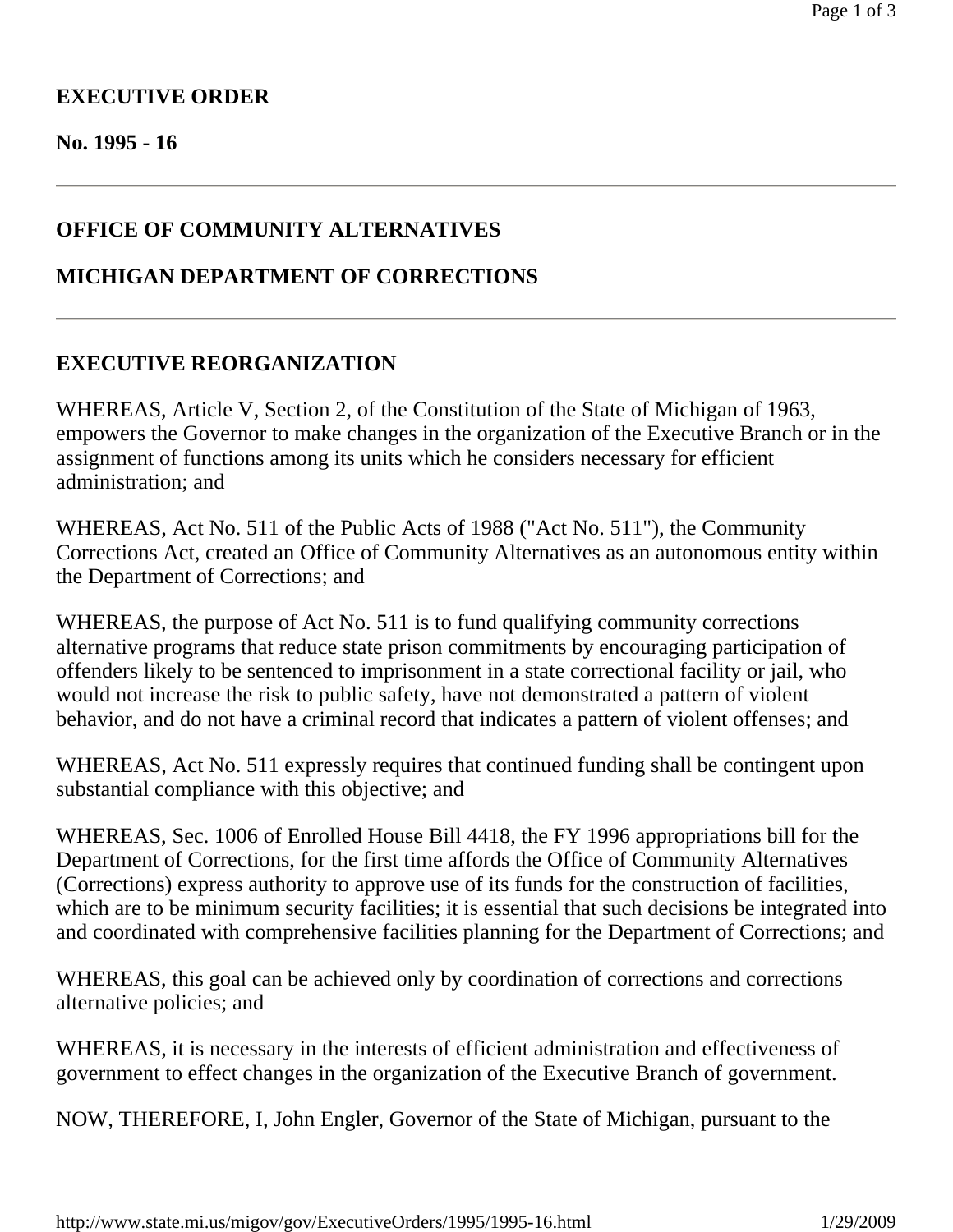powers vested in me by the Constitution of the State of Michigan of 1963, and the laws of the State of Michigan, do hereby order the following:

1. All the statutory authority, powers, duties, functions and responsibilities, including the functions of budgeting, procurement and management-related functions, created under Act No. 511 of the Public Acts of 1988, are hereby transferred from the Office of Community Alternatives tothe Department of Corrections by Type II transfer, as defined by Section 3 of Act No. 380 of the Public Acts of 1965, being Section 16.103 of the Michigan Compiled Laws.

2. The Director of the Department of Corrections may appoint the Executive Director of the Office of Community Alternatives or may administer the assigned functions in other ways to promote efficient administration.

3. The Director of the Department of Corrections shall provide executive direction and supervision for the implementation of the transfer. The assigned functions shall be administered under the direction and supervision of the Director, and all prescribed functions of rule-making, licensing and registration, including the prescription of rules, regulations, standards and adjudications, shall be transferred to the Director of the Department of Corrections.

4. All records, personnel, property and unexpended balances of appropriations, allocations and other funds used, held, employed, available or to be made available to the Office of Community Alternatives for the activities transferred to the Department of Corrections by this Order are hereby transferred to the Department of Corrections.

5. The Director of the Department of Corrections shall make internal organizational changes as may be administratively necessary to complete the realignment of responsibilities prescribed by this Order.

6. The Executive Director of the Office of Community Alternatives and the Director of the Department of Corrections shall immediately initiate coordination to facilitate the transfer and develop a memorandum of record identifying any pending settlements, issues of compliance with applicable federal and state laws and regulations, or other obligations to be resolved by the Office of Community Alternatives.

7. All rules, orders, contracts and agreements relating to the assigned functions lawfully adopted prior to the effective date of this Order shall continue to be effective until revised, amended or repealed.

8. Any suit, action or other proceeding lawfully commenced by or against any entity affected by this Order shall not abate by reason of the taking effect of this Order. Any suit, action or other proceeding may be maintained by or against the appropriate successor of any entity affected by this Order.

In fulfillment of the requirement of Article V, Section 2, of the Constitution of the State of